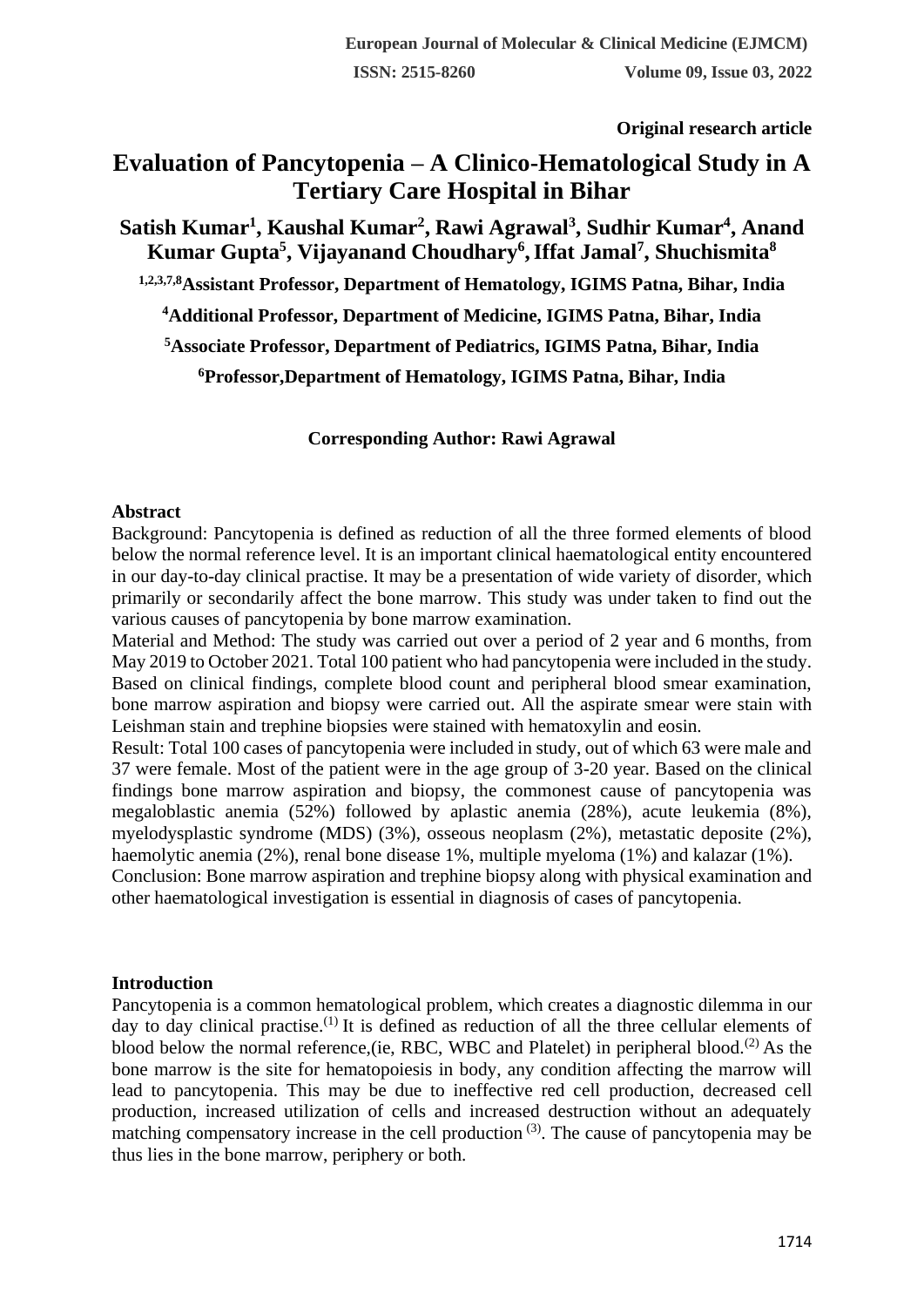**ISSN: 2515-8260 Volume 09, Issue 03, 2022**

Pancytopenia is not a disease itself; it is a triad of findings which result from either Primary or Secondary disease of bone marrow. <sup>(4)</sup> Etiology of pancytopenia varies from drug induced bone marrow hypoplasia, Vit B-12 deficiency, infection, congenital bone marrow failure, marrow space occupying lesion to leukemia.  $(5)$ It varies in different population depending on the climate, prevalence of infection, nutritional status and differences in age groups. (6) Hence bone marrow examination is extremely useful in evaluation of pancytopenia.  $(7)$ 

Pancytopenia patient present with symptoms like fatigue and weakness due to anemia, increased susceptibility to infection due to leucopenia and excessive bleeding due to thrombocytopenia.<sup>(8)</sup> Study aimed to identify the etiology and bone marrow morphology of pancytopenia patients.

### **Materials and methods:**

**Study design:** A retrospective observational study of 2 year and 6 months conducted at a tertiary care centre in Bihar.

**Duration of study:** May 2019 to October 2021(2 year and 6 month).

**Study Population:** All patients coming to Hematology department with relevant clinical features and hematological findings suggestive of pancytopenia.

**Place of study:** Department of Hematology, IGIMS Patna.

### **Inclusion criteria:**

All patients presenting with relevant clinical features and hematological findings suggestive of pancytopenia going for bone marrow examination with; Hemoglobin<9 g/dL Total leukocyte count (TLC)<4,000/ μL; Platelet count<100,000/ μL

## **Exclusion criteria:**

1. All cases who have already been diagnosed with pancytopenia.

2. Patients who have recently received blood transfusion or on prior chemotherapy /radiotherapy.

**Sample collection and parameters estimation:** The required quantity of venous blood was collected in EDTA vials. The collected blood was analysed by using fully automated analyser, SIEMENS ADVIA 2120i having 6 parts from which CBC was estimated and subsequently peripheral blood smears was prepared and stained with Leishman's stain. Subsequently Bone marrow aspiration and biopsy was done and slides stained with Leishman's stain and trephine biopsies were stained with hematoxylin and eosin was evaluated.

#### **Result:**

Total 100 patient of pancytopenia fulfilling the inclusion criteria and undergoing bone marrow aspiration and biopsy were included in study. Age ranged from 3 year to 82 years. Majority of patient were in age group of 3 to 20 year. Out of 100, 63 were male and 37 were female. The male to female ratio was 1.7:1.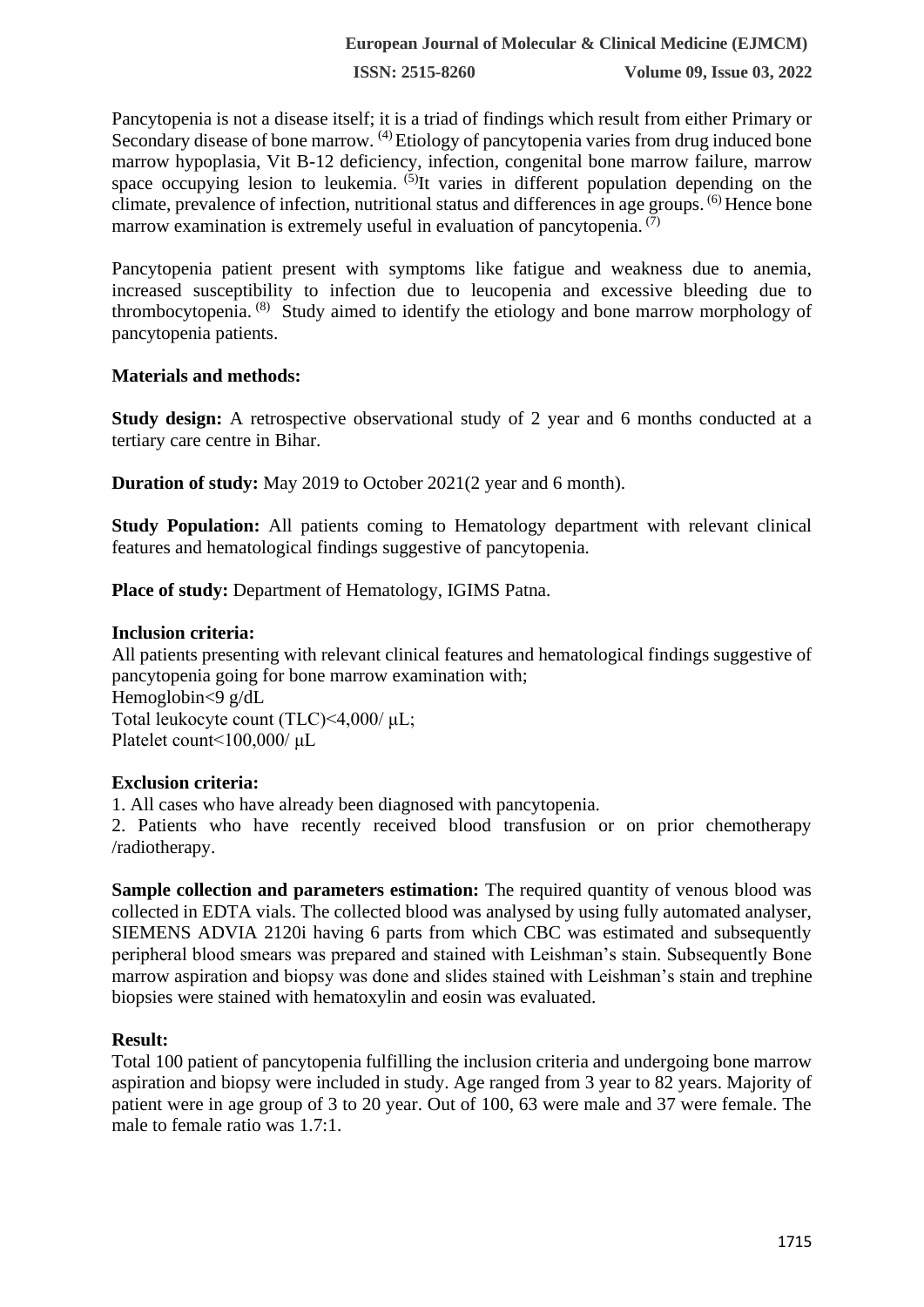#### **European Journal of Molecular & Clinical Medicine (EJMCM)**

**ISSN: 2515-8260 Volume 09, Issue 03, 2022**

The commonest presenting complaint was generalised weakness in 68 % followed by fever in 45 %. Other presenting complaints were fatigue, breathlessness and icterus. Pallor was present in almost all cases. Bleeding manifestation like epistaxis, gum bleeding and petechial rashes were seen in 18 % cases. Spleenomegaly was seen in 30 % cases and hepatomegaly was seen in 22 % cases. Lymphadenopathy was seen in 15 % cases.

| <b>Clinical finding</b>                        | Percentage |
|------------------------------------------------|------------|
| Pallor                                         | 100        |
| Weakness                                       | 68         |
| Fever                                          | 45         |
| Splenomegaly                                   | 30         |
| Hepatomegaly                                   | 22         |
| Pain abdomen                                   | 25         |
| Bleeding                                       | 18         |
| Dyspnea                                        | 18         |
| Weight loss                                    | 18         |
| Lymphadenopathy                                | 15         |
| Icterus                                        | 12         |
| Bone pain                                      | 08         |
| Others (Decrease apetite, diarrhoea, vomiting) | 15         |

|  |  |  |  |  | Table 1: Clinical presentation of pancytopenia |
|--|--|--|--|--|------------------------------------------------|
|--|--|--|--|--|------------------------------------------------|

The commonest cause of pancytopenia was megaloblastic anemia and was seen in 52% cases, followed by aplastic anemia 28%, acute leukemia 8%, myelodysplastic syndrome 3% and metastatic deposite 2%. Other causes include osseous neoplasm 2%, haemolytic anemia 2%, renal bone disease 1%, multiple myeloma 1% and kalazar 1%.

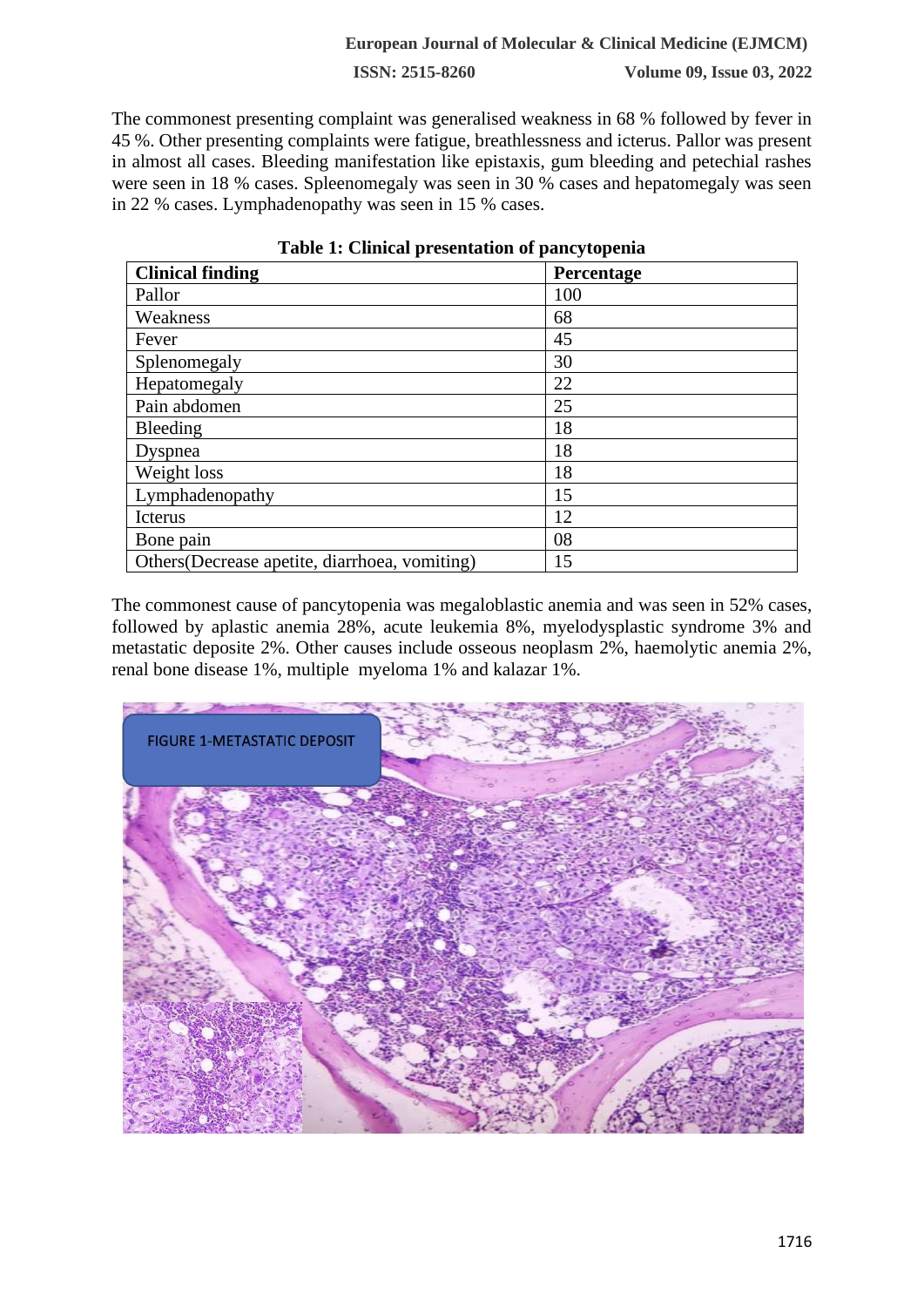## **European Journal of Molecular & Clinical Medicine (EJMCM) ISSN: 2515-8260 Volume 09, Issue 03, 2022**

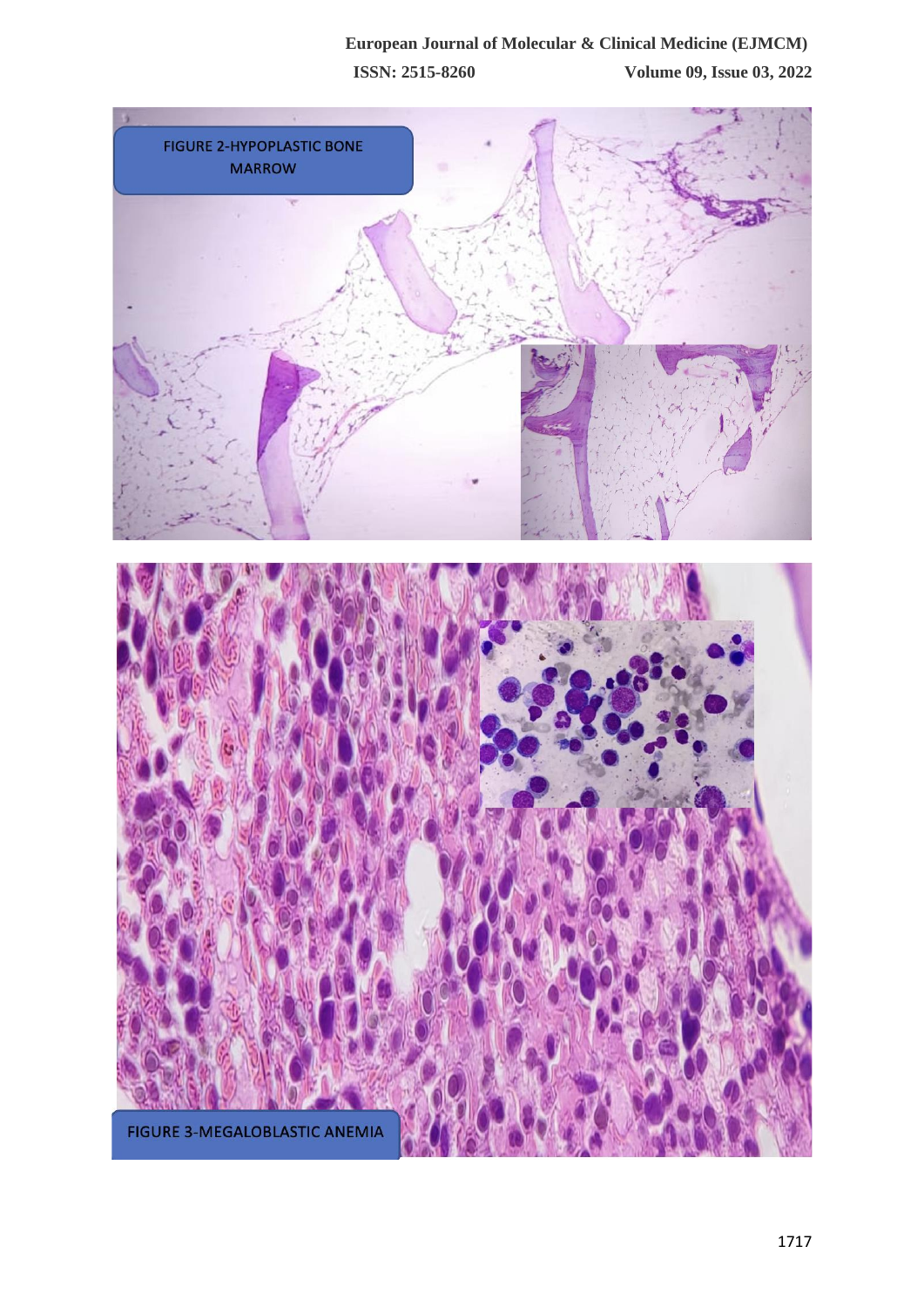## **European Journal of Molecular & Clinical Medicine (EJMCM) ISSN: 2515-8260 Volume 09, Issue 03, 2022**

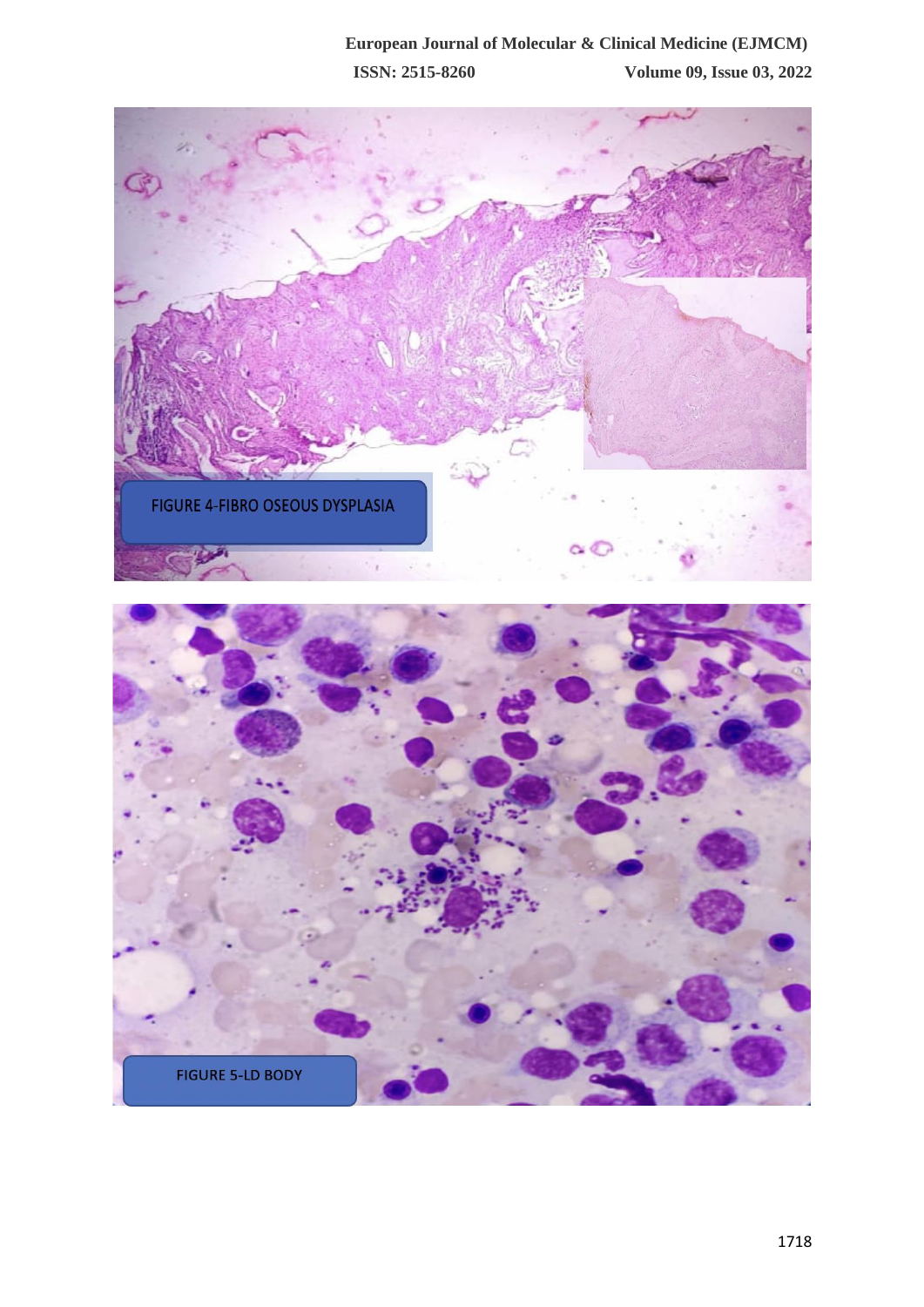

| <b>Table 2: ETIOLOGY OF PANCYTOPENIA IN VARIOUS STUDIES</b> |  |
|-------------------------------------------------------------|--|
|-------------------------------------------------------------|--|

| Study                             | Country               | Year | of<br>No | Commonest      | Second commonest    |
|-----------------------------------|-----------------------|------|----------|----------------|---------------------|
|                                   |                       |      | cases    | cause          |                     |
| 1.International                   | <b>Israel</b><br>$\&$ | 1987 | 319      | Hypoplastic    | Myelodysplastic     |
| agranulocytosis and               | Europe                |      |          | anemia         | syndrome $(4.5\%)$  |
| aplastic<br>anemia                |                       |      |          | (52.7%)        |                     |
| group                             |                       |      |          |                |                     |
| 2. Hossain M. et al <sup>12</sup> | Bangladesh            | 1992 | 50       | Aplastic       | Chronic malaria and |
|                                   |                       |      |          | anemia         | Kalaazar            |
| 3. Tilak V and Jain               | India                 | 1998 | 77       | Megaloblastic  | Aplastic<br>anemia  |
| $R^{14}$                          |                       |      |          | anemia $(68%)$ | $(7.7\%)$           |
| 4. Khodkeel $a^9$                 | India                 |      |          | Megaloblastic  | Aplastic<br>anemia  |
|                                   |                       |      |          | anaemia (44%)  | (14%)               |
| 5. Khunger et al                  | India                 | 2001 | 200      | Megaloblastic  | Aplastic<br>anemia  |
|                                   |                       |      |          | anemia $(72%)$ | (14%)               |
| 6. Gayathri etal <sup>5</sup>     | India                 | 2007 | 104      | Megaloblastic  | Aplastic<br>anemia  |
|                                   |                       |      |          | anemia         | (19%)               |
|                                   |                       |      |          | $(74.04\%)$    |                     |
| 7. Aziz etal $16$                 | Pakistan              | 2007 | 88       | Megaloblastic  | Aplastic<br>anemia  |
|                                   |                       |      |          | anemia         | (31.88%)            |
|                                   |                       |      |          | $(40.90\%)$    |                     |
| 8. Jha et al $15$                 | Nepal                 | 2008 | 148      | Hypoplastic    | Megaloblastic       |
|                                   |                       |      |          | Anemia         | anemia (23.64%)     |
|                                   |                       |      |          | (29.5%)        |                     |
| 9. Jigneashetal                   | India                 | 2009 | 100      | Megaloblastic  |                     |
|                                   |                       |      |          | anemia (45%)   |                     |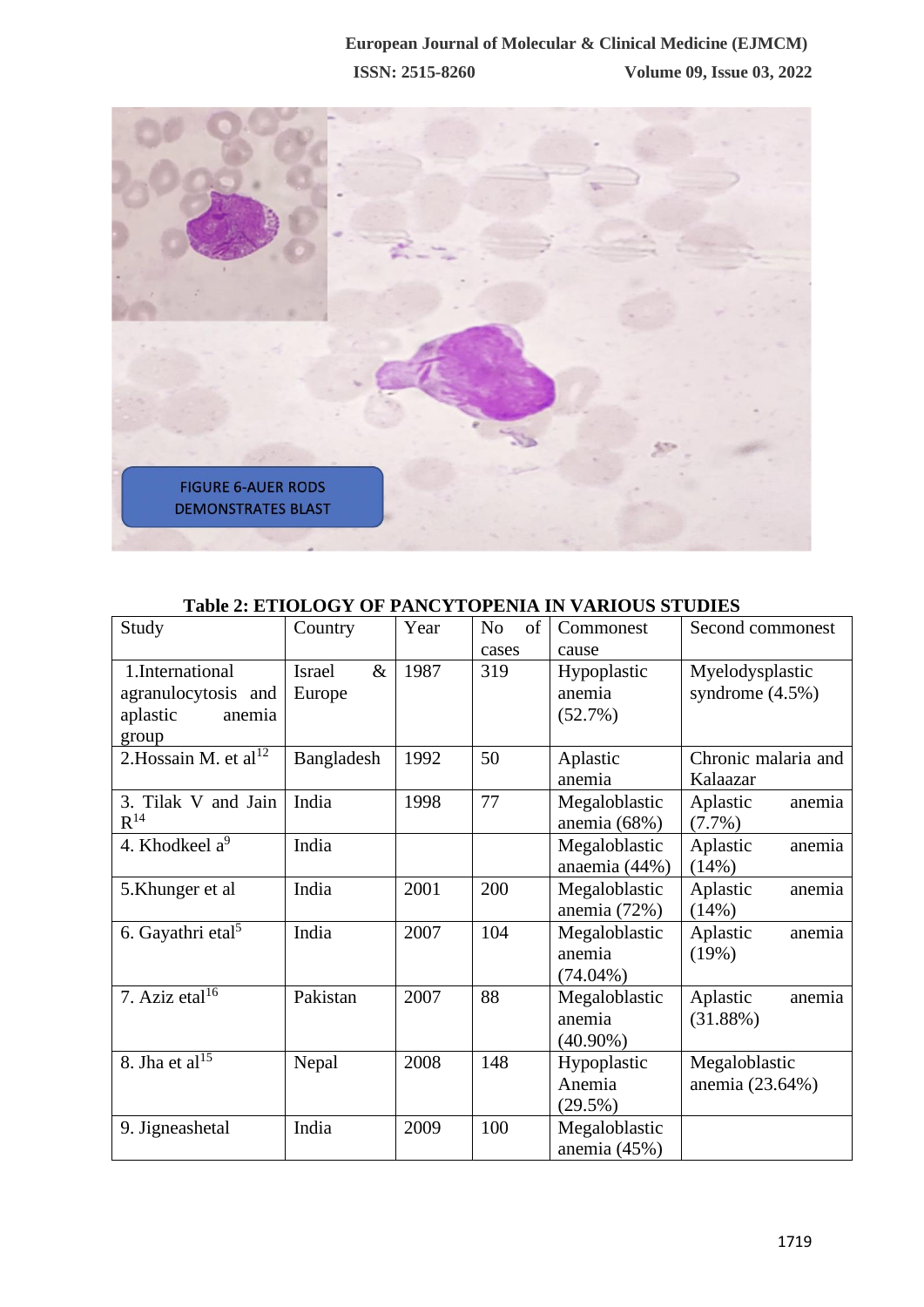### **European Journal of Molecular & Clinical Medicine (EJMCM)**

**ISSN: 2515-8260 Volume 09, Issue 03, 2022**

| Gayathri BN et<br>10.<br>al <sup>5</sup> | India    | 2011 | 104 | Megaloblastic<br>anemia (74.04)  | Aplastic<br>anemia<br>(18.26)                    |
|------------------------------------------|----------|------|-----|----------------------------------|--------------------------------------------------|
| 11. Kumar DB et al <sup>13</sup>         | India    | 2012 | 48  | Hypoplastic<br>marrow<br>(33.33) | Normoblastic<br>erythroid<br>hyperplasia (27.08) |
| 12. Makhejia DK et<br>al                 | Pakistan | 2013 | 62  | Megaloblastic<br>anemia          | <b>AML</b>                                       |
| 13. Chandra K et al                      | India    | 2014 | 83  | Megaloblastic<br>anemia          | Acute leukemia                                   |
| 14. Vaidya S et al                       | Nepal    | 2015 | 83  | Megaloblastic<br>anemia          | Aplastic anemia                                  |
| 15. Jella R et al <sup>10</sup>          | India    | 2016 | 56  | Megaloblastic<br>anemia          | Aplastic anemia                                  |
| 16. Shah P et al <sup>11</sup>           | India    | 2017 | 40  | Megaloblastic<br>anemia          | Aplastic anemia                                  |
| 17. Present study                        | India    | 2022 | 100 | Megaloblastic<br>anemia          | Aplastic anemia                                  |

#### **Discussion:**

In the present study megaloblastic anemia was the commonest cause of pancytopenia. This constitutes 52% of total cases of pancytopenia. Findings are similar to other studies. Tilak and Khodke et al in which megaloblastic anemia was the commonest cause of pancytopenia. <sup>9</sup>Jella R et al (2016) in their study of 56 cases of pancytopenia concluded megaloblastic anemia (42.9%) as the most common cause followed by aplastic anemia (23.2%), malaria and rheumatoid arthrirtis each 7.1%. Other causes being hematological malignancies, liver disease, DIC, septicemia, dengue, tuberculosis. <sup>10</sup>Shah P et al (2017) studied 40 cases of pancytopenia out of which commonest cause was megaloblastic anemia (35%) followed by aplastic anemia (32.5%). Other causes included acute leukemia, myelodysplastic syndrome (MDS) and round cell tumor.<sup>11</sup>However these findings are in sharp contrast with various studies worldwide. Hossain MA et al observed aplastic anemia was the commonest cause of pancytopenia.  $12$ Kumar DB et al (2012) conducted a study on 48 cases of pancytopenia. The commonest cause of pancytopenia was hypoplastic marrow (33.33%), followed by normoblastic erythroid hyperplasia (27.08%), megaloblastic marrow (18.75%), and myelodysplastic syndrome (8.33%). <sup>13</sup>This may be due to high prevalence of nutritional anemia and severe malnutrition in Indian population. Our result was comparable to study done by BN Gayatri and Kadam where the most common cause of pancytopenia is megaloblastic anemia (74.04%), followed by aplastic anemia (18.26%)<sup>. 5</sup>Occurrence of megaloblastic anemia was 72% and 68% in studies done by Khunger et al and Tilak et al. <sup>14</sup>All the above studies have been carried out in India and they have shown the importance of megaloblastic anemia being the major cause of pancytopenia.

Aplastic / Hypoplastic anemia is another frequent cause of pancytopenia in present study (28%). Jha et al and Pathak et al have aplastic anemia as commonest cause of pancytopenia. <sup>15</sup> Aplastic anemia is relatively common and is seen in both children and adult. Although the majority of cases are idiopathic, this disease can be caused by multiple etiologies including drugs, chemicals, radiation, viruses, anorexia and even pregnancy. Although the exact mechanism is unknown, idiopathic aplastic anemia is thought to be the result from an attack of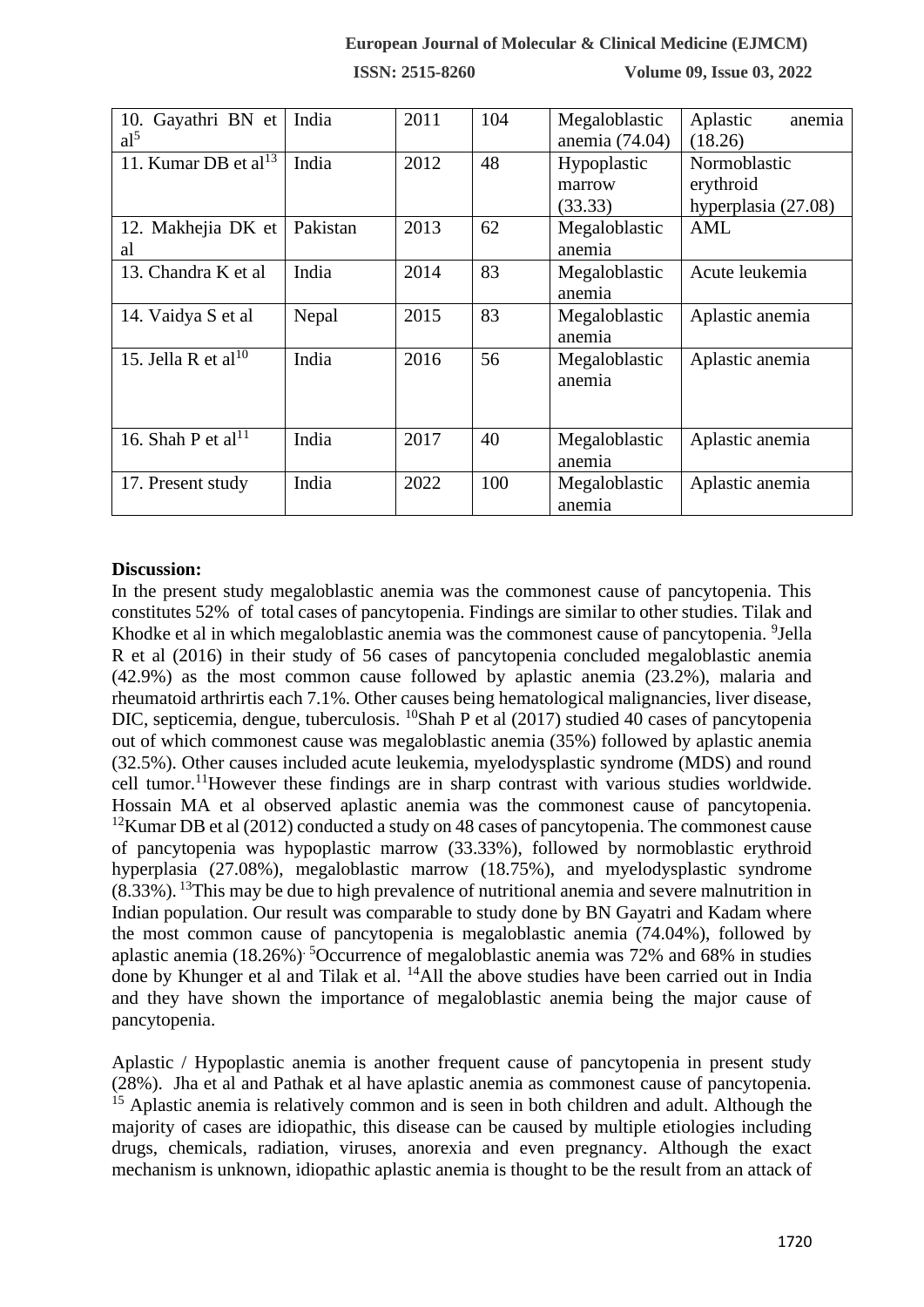effector T lymphocyte on hematopoietic stem cell, resulting in bone marrow failure and peripheral pancytopenia.

Paroxysmal nocturnal hemoglobinuria demonstrate a peculiar relationship with aplastic anemia. Patient who presents with paroxysmal nocturnal hemoglobinuria clones can eventually progress to aplastic anemia and patient with aplastic anemia can develop PNH clones.

Acute leukemia was found to be the third most common cause of pancytopenia. Study show 8% cases of pancytopenia was diagnosed as acute leukemia, which is similar to study done by Aziz et al  $(10\%)$ . <sup>16</sup>Immature cell can be seen in peripheral blood smear, however, bone marrow examination establishes the diagnosis.

Myelodysplastic syndrome(MDS) was diagnosed as cause of pancytopenia in 3% cases, however International agranulocytosis and Aplastic anemia group diagnosed it as second most common cause of pancytopenia.

Metastatic deposites of prostate and lung seen in 2% cases.Deposite of NHL is seen in 1 case. In present study 2 patient of haemolytic anemia present with pancytopenia. Osama et al in their study found 2% cases of pancytopenia with haemolytic anemia. Renal bone disease was diagnosed in bone marrow biopsy in 1 case. Multiple myeloma and kalazar was found in 1 case of each.

## **Conclusion:**

Pancytopenia is a common entity in clinical practise and should be evaluated completely. However, it has received inadequate attention in the Indian subcontinents. The present study concludes that detailed physical examination, haematological investigation along with bone marrow aspiration and trephine biopsy are useful to diagnosed causes of pancytopenia. These are also useful in planning further investigation and proper treatment.

## **Bibliography:**

- 1. Williams DM. Pancytopenia, Aplastic anemia and PureRed cell aplasia in: Wintrobe'sClinicalHematology, 10th ed. Baltimore: William and Willkins; 1993.1449- 1484
- 2. Shah P, Patel RD, Gamit B, Gheewala S. Bone marrow examination in cases of pancytopenia. Int J Res Med Sci 2017;5(4):1494-8.
- 3. Gnanaraj J, Parnes A, Francis CW, Go RS, Takemoto CM, Hashmi SK. Approach to pancytopenia: Diagnostic algorithm for clinical hematologists. Blood Rev. 2018 Sep;32(5):361-367. [PubMed]
- 4. Williams WJ, Bentkr E, Erskv AJ. Haematology 3edition, Singapore, McGraw Hill Book Company 1986;161-84.
- 5. Gayathri BN, Rao KS. Pancytopenia: A clinicohematological study. J Lab. Physicians 2011; 3:15-20.
- 6. Reddy GPV, Rao KVM. Clinical features and risk factors of pancytopenia: astudy in a tertiary care hospital. Int J Adv Med. 2016 Feb;3(1):68-72.
- 7. Vargas-Carretero CJ, Fernandez-Vargas OE, Ron-Magaña AL, Padilla-Ortega JA, Ron-Guerrero CS, Barrera-Chairez E. Etiology and clinico-hematological profile of pancytopenia: experience of a Mexican Tertiary Care Center and review of the literature. Hematology. 2019 Dec;24(1):399-404. [PubMed]
- 8. Ujjan DI, Shaikh AI, Khokar AN, Memon AR, Farooq M. Frequency of causes ofpancytopenia in patients admitted at Isra university hospital Hyderabad. Pak J ofMed Health Sci. 2010; 4(4):416-18.